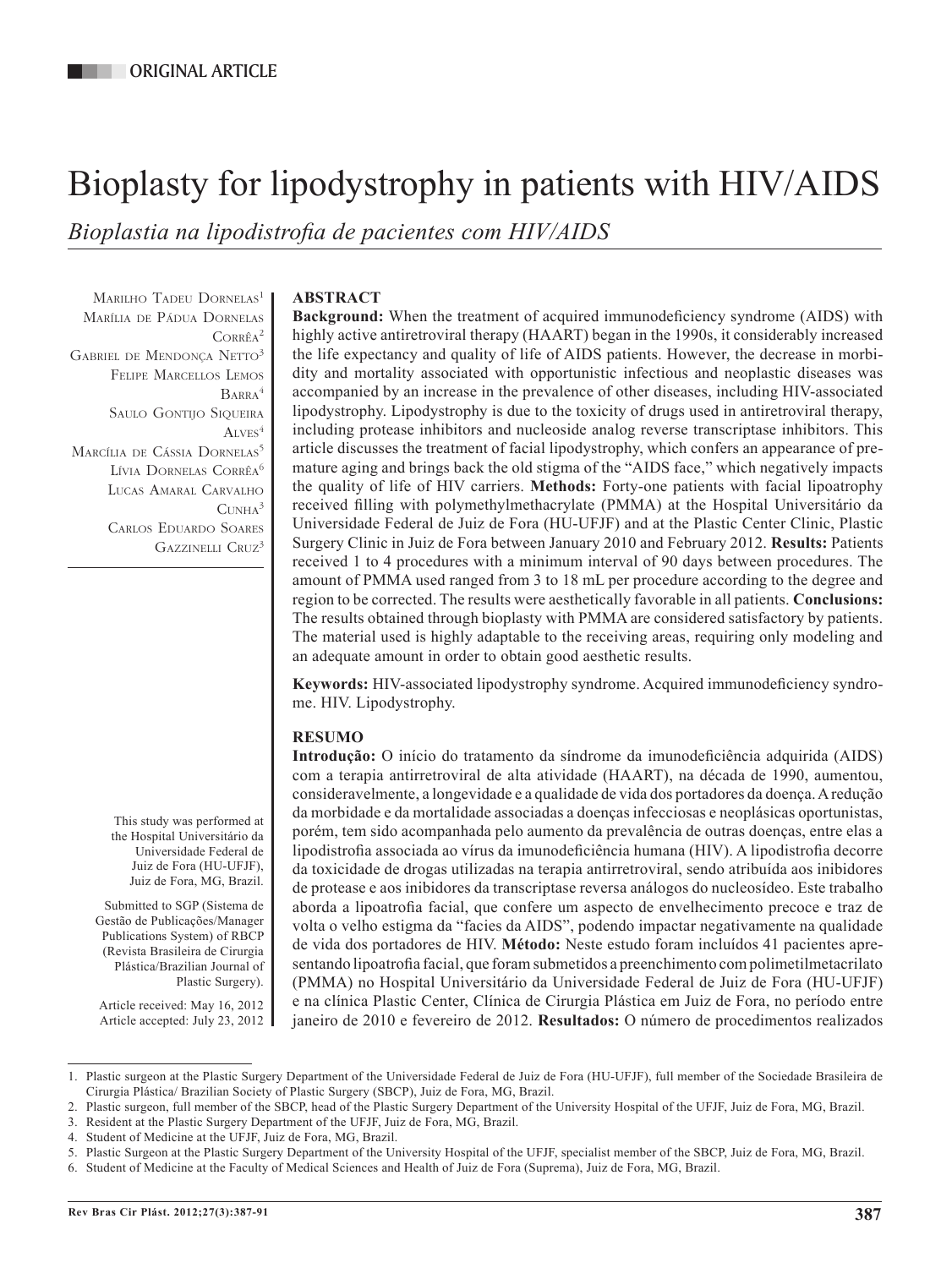em cada paciente variou de 1 a 4, sendo respeitado um intervalo mínimo de 90 dias entre eles. A quantidade de PMMA utilizado variou de acordo com o grau e a região a serem corrigidos, ficando entre 3 ml e 18 ml por procedimento. Em todos os pacientes, o resultado obtido foi favorável esteticamente. **Conclusões:** Os resultados obtidos pela bioplastia com PMMA foram considerados satisfatórios pelos pacientes. O material utilizado possui alta adaptabilidade às áreas receptoras, necessitando apenas da modelagem e da quantidade adequada para que apresente bom padrão estético.

**Descritores:** Síndrome de lipodistrofia associada ao HIV. Síndrome de imunodeficiência adquirida. HIV. Lipodistrofia.

#### **INTRODUCTION**

When the treatment of acquired immunodeficiency syndrome (AIDS) with highly active antiretroviral therapy (HAART) began in the 1990s, it considerably increased patients' life expectancy and quality of life. However, the decrease in morbidity and mortality due to opportunistic infections and neoplastic diseases has been accompanied by an increase in the prevalence of other diseases, including human immunodeficiency virus (HIV)-associated lipodystrophy<sup>1</sup>.

The morphological signs of lipodystrophy were described about 2 years after protease inhibitors (PIs) were introduced and were initially attributed to their toxicity. "Crixbelly", the name given to the changes caused by the use of Crixivan® (Indinavir), a protease inhibitor, was the first designation<sup>2</sup> for such changes in 1998. However, PIs were introduced simultaneously with a second nucleoside analog reverse-transcriptase inhibitor (nRTI), stavudine<sup>3</sup>, which also induced similar metabolic changes, leading to that name falling out of use<sup>4</sup>.

The physiopathological mechanism of the syndrome caused by the use of such medicines has not been completely clarified<sup>5</sup>. PIs are believed to inhibit adipocyte proliferation and differentiation, and increase lipolysis via the inhibition of SREBP-1, which blocks the activation of transcription factors bound to PPAR-gamma. On the other hand, nRTIs (especially stavudine) may be related to the induction of mitochondrial dysfunction, which leads to lipoatrophy. Disturbances in fatty acid transport that predispose patients to centripetal fat accumulation have also been described<sup>1</sup>. Therefore, new supplementary studies are necessary to better understand this mechanism.

The main feature of this syndrome is poor body fat distribution, both internal and external. There is loss of fat in the face, glutei, legs, and arms and fat accumulation in the abdomen, back, posterior cervical region, and breasts.

This dysfunctional distribution is termed HIV lipodystrophic syndrome (HIVLS). In HIVLS, besides an abnormal redistribution of body fat, other changes such as changes in glucose metabolism, insulin resistance, and dyslipidemia may occur<sup>2,4</sup>; such changes may appear in combination or isolation There are reports in which the patient only exhibits a loss or gain of fat in one of those regions, which allows HIVLS to be classified into 3 categories<sup>2,6</sup>:

- Lipoatrophy is characterized by a decrease in body fat in the peripheral regions such as the arms, legs, face, and buttocks; it may present relative muscular and venous prominences;
- Lipohypertrophy is characterized by the accumulation of fat in the abdominal region, the presence of dorsal gibbosity, gynecomastia, and increased breast volume in women;
- The mixed form is characterized by a combination of components of the 2 previously described forms.

Patients receiving antiretroviral therapy must be cognizant of changes to their body. Moreover, they must regularly consult the physician responsible for their clinical follow-up. Treatment of these physical changes requires individualized care. Although no specific consensus exists, several options are discussed in the literature<sup>7</sup>.

The first measure healthcare professionals can adopt besides giving special attention to food and the practice of physical activities is to consider changing the class of the drug the patient is currently taking. These 2 actions may limit the damage caused by lipodystrophy and even prevent the symptoms from appearing. Metformin, growth hormone, or modern antiretroviral drugs are some available alternatives<sup>2</sup>.

More serious changes may be corrected with reparative procedures through plastic surgery. Although palliative in nature, they are available at several institutions of the public health network nationwide. Some of the most frequent are facial filling with polymethylmethacrylate (PMMA) for the treatment of facial lipoatrophy; liposuction in the abdomen, back, and posterior cervical region; and silicone prosthetic implants in the gluteus<sup>6</sup>.

This article discusses facial lipodystrophy (Figure 1), which confers an appearance of premature aging and brings back the old stigma of the "AIDS face", which can negatively impact the quality of life of HIV carriers. Such an appearance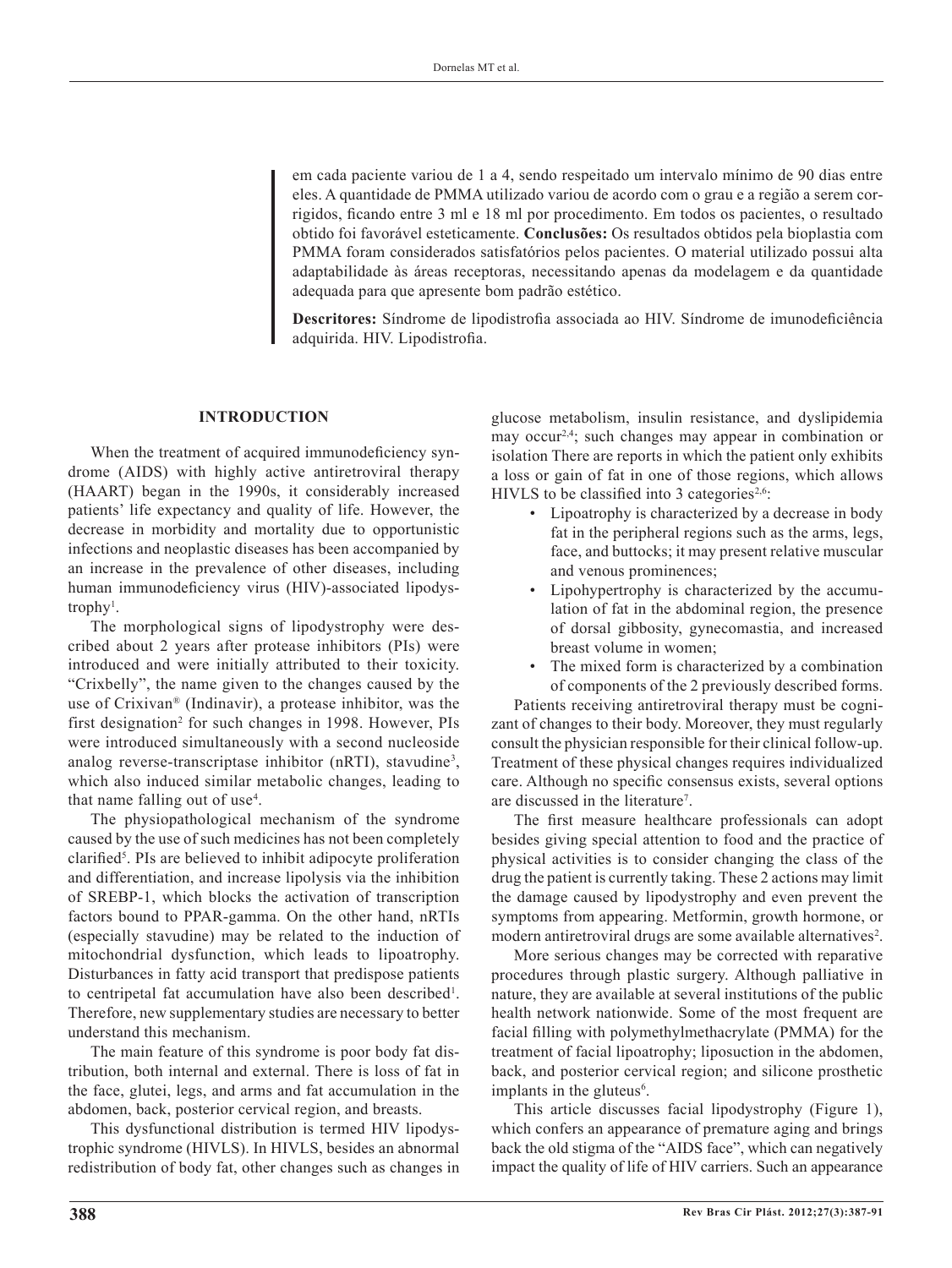can cause the revelation of seropositivity, depression, isolation, social exclusion, poor compliance, and even abandonment of treatment<sup>3</sup>.

# **METHODS**

In this study, 41 patients who underwent surgical procedures for the treatment of facial lipoatrophy at the Hospi tal Universitário da Universidade Federal de Juiz de Fora (HU-UFJF) and the Plastic Center Clinic, Plastic Surgery Clinic in Juiz de Fora, from January 2010 to February 2012 were included.

Facial lipoatrophy was diagnosed according to clinical evaluation including the presence and duration of signs and symptoms of the disease. Bioplasty was used to repair facial lipoatrophy, which involves the creation or reconstruction of the angles and contours lost as a result of the decrease in volume through fat resorption (i.e., lipoatrophy), cartilage loss, hypertrophic processes (i.e., subnormal development processes), hypotonia, and muscle stretching<sup>8</sup>.

PMMA is a polymer used as filler in the form of synthetic microspheres of 40–60 mm in diameter and carried in a suspension media that may be collagenic, aproteic, or crystalloid. Commercial forms may have PMMA concentrations of 2%, 5%, 10%, 15%, or 30%. The product is of a permanent character, with only the carrier being absorbed. It is used to fill ridges, deep wrinkles, scars, dermal defects, soft tissues, and bone tissues<sup>8</sup>.

## **Inclusion Criteria**

- Confirmed HIV infection;
- Facial lipoatrophy;
- Ability to understand and follow the instructions given by the medical team;
- Signing of informed consent form;
- Willingness to participate in study protocols;
- Signing of authorization form to have his/her pictures published in scientific journals.



*Figure 1 – Main areas of facial lipodystrophy: (1) malar region; (2) preauricular region; (3) temporal region; (4) nasogenian groove.*

#### **Exclusion Criteria**

- T CD4+ cell count less than 200 cells/mL (test obtained within 120 days prior to the procedure);
- Viral load  $>$  5,000;
- Presence of signs of bacterial or viral infection in any anatomical structure (e.g., face, oral cavity, upper respiratory tract, etc.);
- Unavailable to participate in study protocols;
- Absence in outpatient return visits scheduled by the plastic surgery team for follow-up.

### **Technique for Applying PMMA to the Face**

- Marking the area to be treated with indelible ink, with the patient in the orthostatic or sitting position;
- Local antisepsis with non-alcoholic chlorhexidine; • Application of local anesthetic with xylocaine 2%
- and marcain 0.5%;
- Skin perforation with  $1.2 \times 40$  mm needle (18G  $\times$  $1 \frac{1}{2}$ ");
- Introduction of  $70 \times 0.9$  mm microcannula;
- Retrograde PMMA injection: the product is injected as the microcannula is removed; the patient must be in a sitting position with the head end of the bed at an angle of 45 or 60 degrees;
- Modeling with soft finger movements.

# **RESULTS**

The number of procedures performed on each patient ranged from 1 to 4, with a minimum interval of 90 days between each procedure. The amount of PMMA used ranged from 3 to 18 mL per procedure according to the degree and region to be corrected.

Among the observed complications, local inflammation was treated with a combination of ice and anti-inflammatory drugs; nodules, which occurred in 5 patients, were treated with infiltration of triamcinolone 20 mg/mL. The number of applications of this substance varied according to the size of the lesions to be corrected.

The results obtained were aesthetically favorable in all patients (Figures 2 to 5).

### **DISCUSSION**

Metabolic changes involving HIV infection and treatment and their classification have evolved as new study methods have emerged. The designation of this syndrome changed over time; today, it is designated as body fat redistribution syndrome, antiretroviral (ARV) therapy-associated metabolic syndrome, and HIV/HAART-associated dyslipidemic lipodystrophy (HADL)<sup>9</sup>.

It is extremely important to establish the link between lipodystrophy and the start of AIDS treatment using HAART,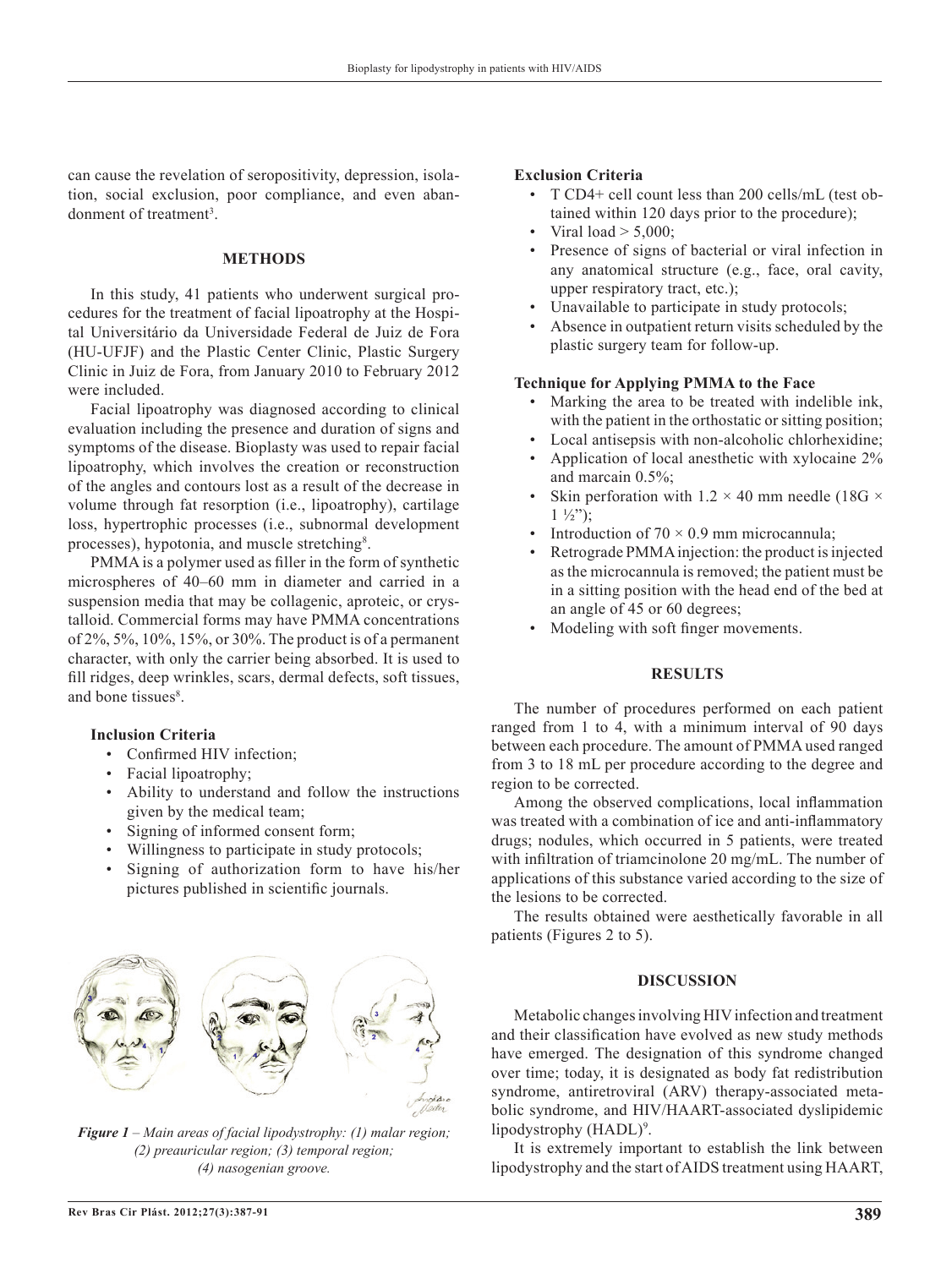

*Figure 2 – Patient 1. In A and B, appearance prior to bioplastic treatment. In C and D, 2 months after bioplasty with PMMA.*



*Figure 3 – Patient 2. In A and B, appearance prior to bioplastic treatment. In C and D, 6 months after bioplasty with PMMA.*

especially if it involves PIs and nRTIs. However, lipodystrophy can also be observed without drug therapy, suggesting that both have similar starting mechanisms<sup>6</sup>.

Lipodystrophy may be better understood in patients with prolonged drug use. However, early adverse effects may also be present. Moreover, the risk of those events varies by drug, drug class, and patient<sup>4</sup>.

There are also concerns about the risk of cardiovascular disease, one of the long-term effects of lipodystrophy<sup>7</sup> . This is because the predisposing factors for cardiovascular disease are the same as those for the changes caused by lipodystrophy,



*Figure 4 – Patient 3. In A, appearance prior to bioplastic treatment. In B, 6 months after bioplasty with PMMA.*



*Figure 5 – Patient 4. In A, appearance prior to bioplastic treatment. In B, 2 months after bioplasty with PMMA.*

namely abnormal redistribution of body fat, changes in glucose metabolism, insulin resistance, and dyslipidemia.

In addition, many lipodystrophic patients are afraid of their seropositivity being exposed, which is an important source of concern and stress. This is because the signs of this syndrome are visible, especially on the face, making these patients vulnerable to their diagnosis being discovered by others, consequently resulting in prejudice and discrimination<sup>2</sup>.

Despite the advances in drugs that inhibit HIV replication, reducing viral load to values to less than 50 copies/mL and research methods that can detect such loads<sup>4</sup>, complications related to their use have become more common. Consequently, compliance with therapy becomes more problematic in patients reporting decreased quality of life after the medication is introduced.

An important concept for healthcare professionals working directly with HIV-positive patients receiving HAART therapy is the distinction between self-limiting adverse effects and potentially serious effects. Although no specific